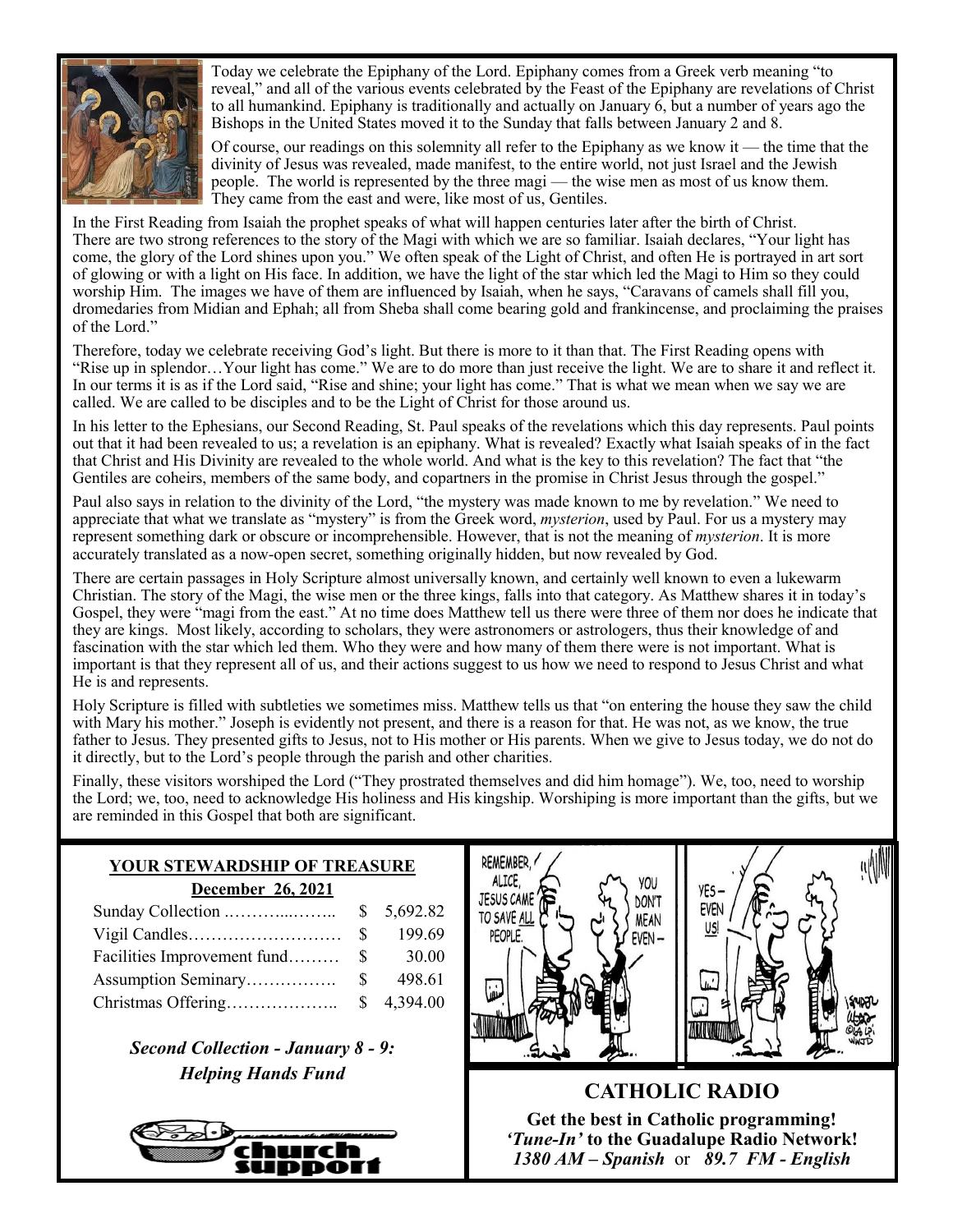

or Call: (210) 521-3377

 *\*\*\* Registration Flyers are available at the back of the Church \*\*\* \*\*\* Scholarships are available \*\*\**

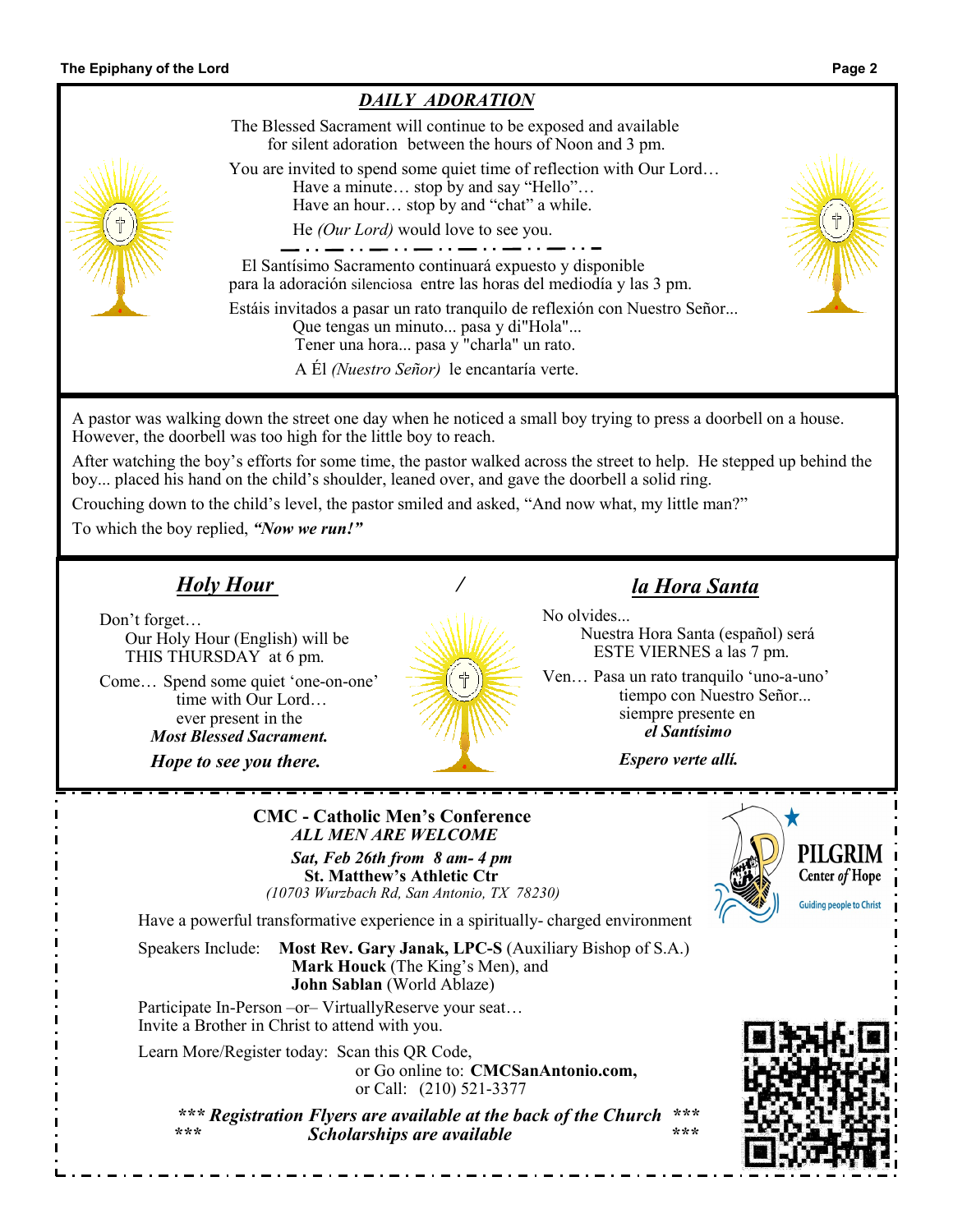## **www.thomasmoresatx.org Page 3**



Today we celebrate the **Feast of the Epiphany of the Lord**. The term *Epiphany* comes from Greek *epiphaneia*, and means "manifestation." In the early days of the Church it referred to the *manifestation* of God to the world through the Baptism of Christ... but in the 4<sup>th</sup> century the focus shifted to His birth and the *manifestation* of God through Christ to the world symbolized by the Magi from the East.

There is a special blessing associated with the Feast of the Epiphany. Traditionally, a home is blessed by the Head of the Household on the feast day (Jan  $6<sup>th</sup>$ ) or on the closest Sunday, but the blessing may be performed at any time.

## **A House Blessing on the Feast of the Epiphany**:

Using chalk *(preferably blessed… but any chalk will suffice),* write the following inscription over the doorway of the home:  $20 + C + M + B + 22$ 

The numbers on either side reflect the year of the blessing (20-22).

The letters have a dual meaning. They are the initials of the traditional names of the 3 Magi: **C**aspar, **M**elchior, and **B**althasar. They also abbreviate the Latin words **C**hristus **M**ansionem **B**enedicat… translated: May Christ Bless the House. The crosses represent the protection of the Precious Blood of Christ, whose Sacred Name we invoke and the holiness of the 3 Magi sanctified by their adoration of the Infant Jesus. The inscription is made at or above the front door so that all who enter and depart may enjoy God's blessing.

**The Blessing:**. Lord God almighty, Bless *+* this home, and under its shelter let there be health, chastity, selfconquest, humility, goodness, mildness, obedience to your commandments, and thanksgiving to God the Father, Son, and Holy Spirit. May Your blessing remain always in this home and on those who live here; through Christ, our Lord. Amen,.

*Each room of the house may then be sprinkled with Holy Water – (this is not necessary for the blessing but should be done if Holy Water is available.)*

Until next time… Happy New Year and God Bless- DT



You are invited to a Pro-Life Rosary Rally on Saturday, January 22, 2022 as we pray for the overturning of the infamous Roe v Wade decision in America… Be a part of the  $20,000+$  groups participating in this rally

Abortion is the most debated issue in our society right now… and it is necessary to wage a spiritual combat against those who would seek to destroy the most vulnerable among us. The rosary is the weapon that will save our nation and destroy evil practices like abortion.

America Needs Fatima is asking faithful Catholics to join in this rosary rally in defense of the unborn.

We cannot end such an evil practice by staying at home. We must go out and pray the rosary for life! Please join us... Hope to see you there!

> **Grupo de Oración Familias compartiendo la palabra**



 El grupo de oración les desea una feliz navidad y un feliz Año Nuevo Los esperamos el próximo Año Gracias bendiciones.

**El grupo de oración se reúne los viernes a las 7 pm. Contacte a: Maria Isabel Hernandez (210) 843-9756**